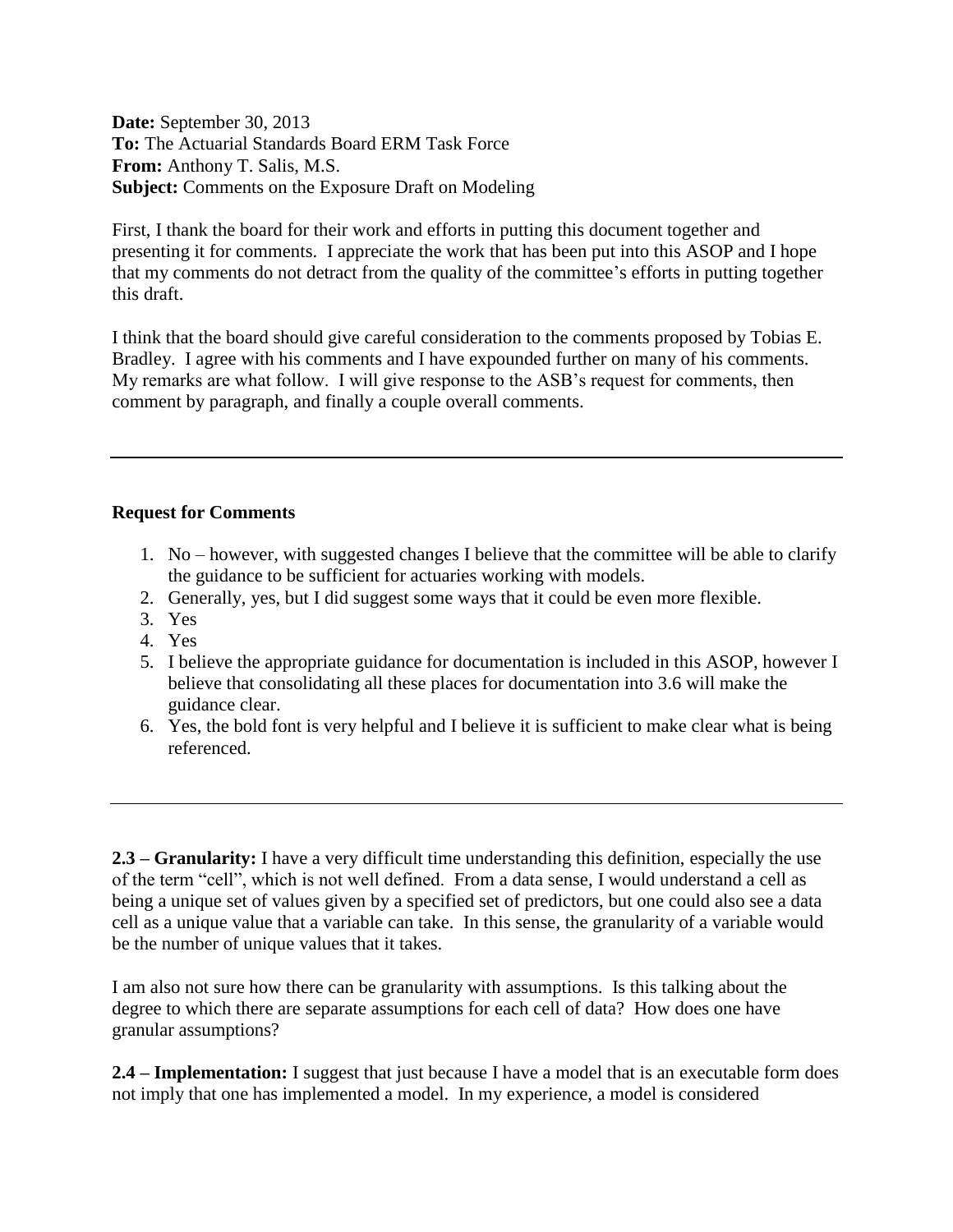implemented when it is actually being used for a business purpose, not necessarily just in a state that is ready to be used, as the definition would suggest.

**2.5 – Input:** I have always known model inputs to be the original values that generate the desired values (or model output). Then if the model input changes, there will be a different model output. Usually I would think of data and parameters as inputs, but not assumptions. This is because assumptions generally refer to the structure of the model and thus changing the assumptions would change the whole model and not just the output.

**2.7 -- Intended Purpose:** I would add "reviewing" to the actuary's role in the second sentence because it is an important part of the model's project. (See overall comments at the end.)

**2.9 – Model:** I suggest that perhaps the use of "statistical, financial, economic, or mathematical concepts and equations" is limiting the scope of the definition too much. It does not allow for developments in the modeling arena for new ways "to help explain a system". I would agree with Bradley's suggested definition for a model:

*A representation of relationships among entities using systematic logic, algorithm, and/or mathematical equations. Models are used for a variety of different reasons some of which are: (1) to help explain a system, (2) to study the effects of components, (3) and to derive estimates and guide decisions. In general, a model consists of (1) a specification that describes the input and the relationships among them, (2) an implementation that is achieved through, logic, a set of mathematical formulas and/or algorithms, and (3) a set of outcomes.*

**2.10 – Modeling:** Add "reviewing" to the list, just as in 2.7.

**2.11 – Model Risk:** I agree with Bradley's suggested definition due to the limiting nature of this definition: "The risk of adverse consequences and/or decisions as a result of the model not reasonably representing the situation (reality) under study."

**2.13 – Neutral:** This term does not seem to be clearly defined and does not appear to be consistently used in the ASOP. Its use in 3.4.3 is very confusing. Since "neutral" can refer to so many things, I had a difficult time trying to match the definition with the usage. I would suggest a different term and/or a clearer definition for the word.

**2.19 – Specification**: I would suggest revising this definition to: "A description of a model that identifies (1) the inputs, and (2) and the formulas, algorithms, or logic to be used to generate the outputs from the given inputs." This keeps the definition broad enough to be flexible, yet specific enough to completely describe what is being named.

**3.2 – Model Meeting the Intended Purpose:** Please add "review" whenever the list of modeling actions is used as in 2.7 and 2.10.

**3.2.3 – Modifying the Model**: It would be appropriate to title this "Modifying or Reviewing the Model".